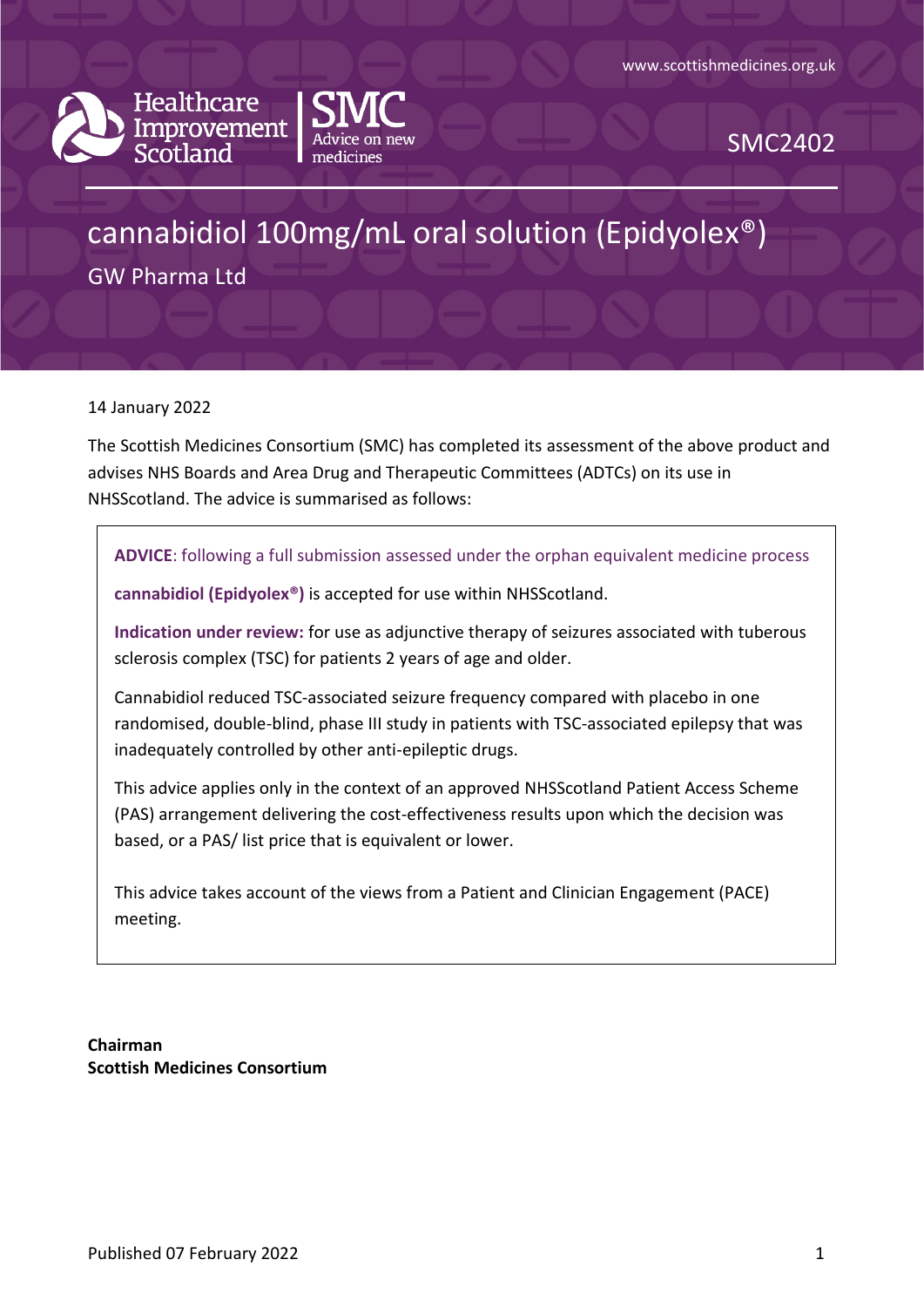### Indication

For use as adjunctive therapy of seizures associated with tuberous sclerosis complex (TSC) for patients 2 years of age and older.<sup>1</sup>

### Dosing Information

The recommended starting dose of cannabidiol is 2.5mg/kg taken twice daily (5mg/kg/day) for one week. After one week, the dose should be increased to a dose of 5mg/kg twice daily (10mg/kg/day) and the clinical response and tolerability should be assessed. Based on individual clinical response and tolerability, each dose can be further increased in weekly increments of 2.5mg/kg administered twice daily (5mg/kg/day) up to a maximum recommended dose of 12.5mg/kg twice daily (25mg/kg/day).

Any dose increases above 10mg/kg/day, up to the maximum recommended dose of 25mg/kg/day, should be made considering individual benefit and risk and with adherence to the full monitoring schedule.

Cannabidiol should be initiated and supervised by physicians with experience in the treatment of epilepsy.<sup>1</sup>

### Product availability date

April 2021 Cannabidiol (Epidyolex®) meets SMC orphan criteria.

# Summary of evidence on comparative efficacy

Tuberous sclerosis complex (TSC) is a rare, chronic, genetic disorder caused by a mutation in the TSC1 gene or TSC2 gene which is characterised by the development of benign tumours (or tubers) in multiple organs. These mainly occur in the brain, eyes, heart, kidney, skin and lungs and result in the most common clinical presentations of epilepsy, autism and cognitive impairment and neonatal cardiac rhabdomyomas. Cannabidiol has received marketing authorisation for use as adjunctive therapy of seizures associated with TSC for patients 2 years of age and older. Cannabidiol (Epidyolex®) has previously been accepted for use in NHSScotland as adjunctive therapy for seizures associated with Lennox-Gastaut syndrome or Dravet syndrome, in conjunction with clobazam, for patients 2 years of age and older (SMC2262 and SMC2263). $^{1, 2}$ 

The evidence to support the use of cannabidiol for TSC-associated seizures comes from one randomised, double-blind, phase III study (GWPCARE6). The study comprised a 4-week baseline period and a 16-week treatment period (including a 4-week titration period and 12-week maintenance period). Eligible patients were aged 1 to 65 years with a clinical diagnosis of TSC (by 2012 International Tuberous Sclerosis Complex Consensus Conference) and had been taking at least one anti-epileptic drug at a stable dose for ≥4 weeks. They had at least eight TSC-associated seizures during the 4-week baseline period, with at least one seizure occurring in at least 3 of the last 4 weeks. Eligible patients were randomised equally to receive cannabidiol 25mg/kg/day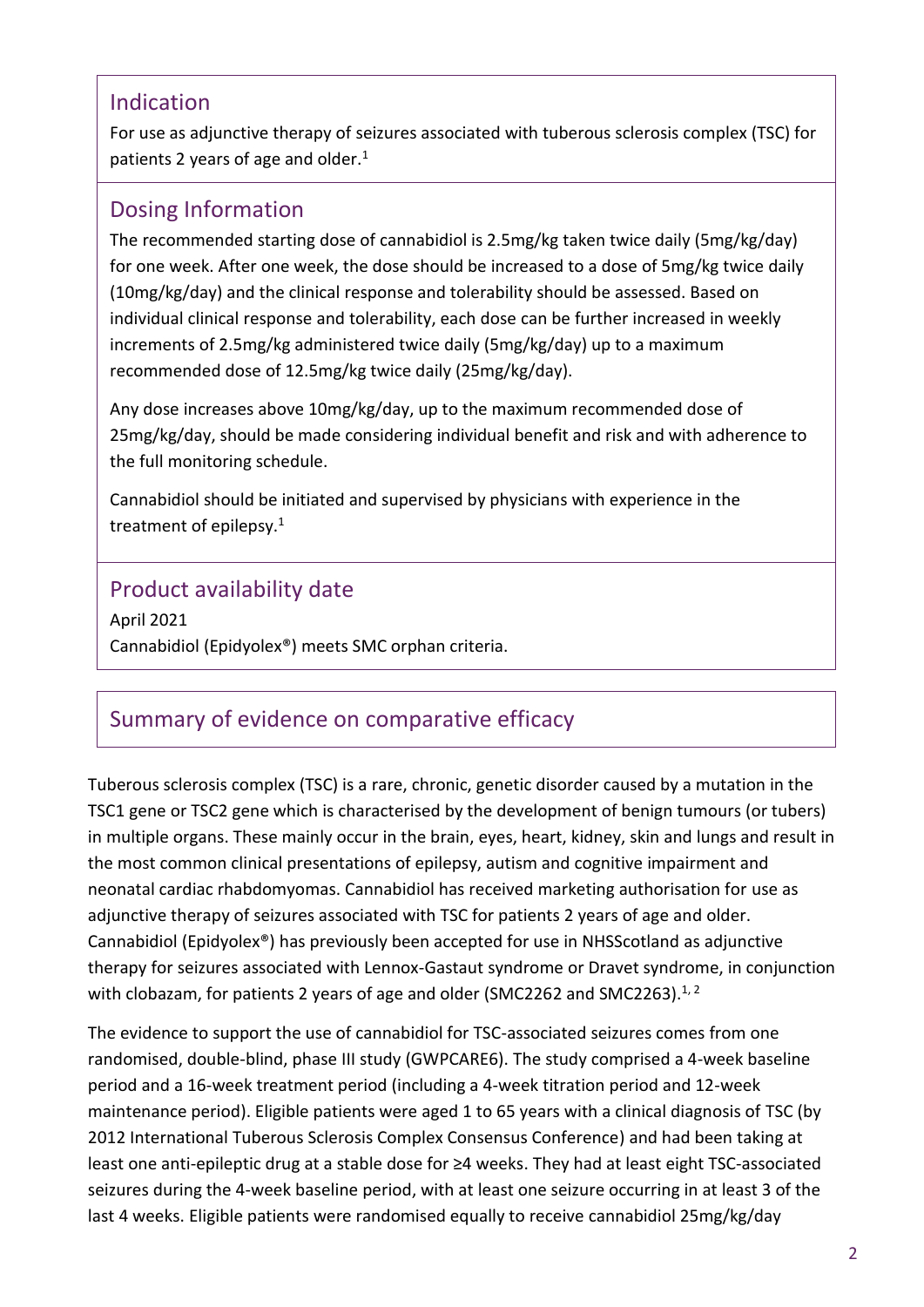(n=75), cannabidiol 50mg/kg/day (n=73) or matching placebo (n=76). Study medication was taken orally daily in two equally divided doses. In both active groups, cannabidiol was initiated at a dose of 5mg/kg/day and titrated in increments of 5mg/kg/day every 2 days until day 9 when 25mg/kg/day was reached. Patients in the 25mg/kg/day group continued on this dose to week 16. Patients in the 50mg/kg/day group continued to titrate in increments of 2.5mg/kg/day every 2 days until day 29 when 50mg/kg/day was reached and continued on this dose to week 16. Patients were to remain on the target dose for the duration of the treatment period but investigators could reduce the dose or suspend or amend titration if unacceptable toxicity occurred. Randomisation was stratified according to age groups (1 to 6 years, 7 to 11 years, 12 to 17 years and 18 to 65 years). All study patients received current clinical management which included any concomitant anti-epileptic medicines and any non-pharmacological treatment (for example ketogenic diet, vagus nerve stimulation) which had been stable for ≥4 weeks before screening and remained so during the study period. Rescue medication was allowed when necessary and was recorded. Patients who completed the double-blind phase could enter an open-label extension study.<sup>2, 3</sup>

The primary outcome was the change from baseline in the number of TSC-associated seizures during the 16-week treatment period assessed in the intention-to-treat (ITT) population, which included all randomised patients with post-baseline efficacy data. TSC-associated seizures were defined and agreed by the European Medicines Agency (EMA) and the Epilepsy Study Consortium independent committee of experts as countable focal motor seizures without impairment of consciousness or awareness (Type 1 focal motor); focal seizures with impairment of consciousness or awareness (Type 2 focal); focal seizures evolving to bilateral generalised convulsive seizures (Type 3 focal) and generalised tonic-clonic, tonic, clonic or atonic seizures. Patients or caregivers completed a daily patient diary to record the number, type and severity of seizures.<sup>2, 3</sup> A hierarchical statistical testing strategy was applied to test the primary and key secondary outcomes between both cannabidiol groups and placebo. The key secondary outcomes were TSCassociated seizure treatment responders (defined as ≥50% reduction in TSC-associated seizure frequency), patient or caregiver's Global Impression of Change (CGIC) and the change in total seizures.

There was a statistically significant reduction in TSC-associated seizures in the cannabidiol 25mg/kg/day group compared with placebo. However, since the first key secondary outcome (TSC-associated seizure treatment responders between cannabidiol 25mg/kg/day and placebo) failed to reach statistical significance (p=0.069), further formal statistical testing was not performed and the results reported for the subsequent outcomes are descriptive only and noninferential (no p-values reported). The cannabidiol 50mg/kg/day group had similar efficacy results to the 25mg/kg/day group but due to a higher adverse event rate, only the 25mg/kg/day dose received marketing authorisation. Therefore, results are presented for the cannabidiol 25mg/kg/day and placebo groups only. Details are presented in table 1.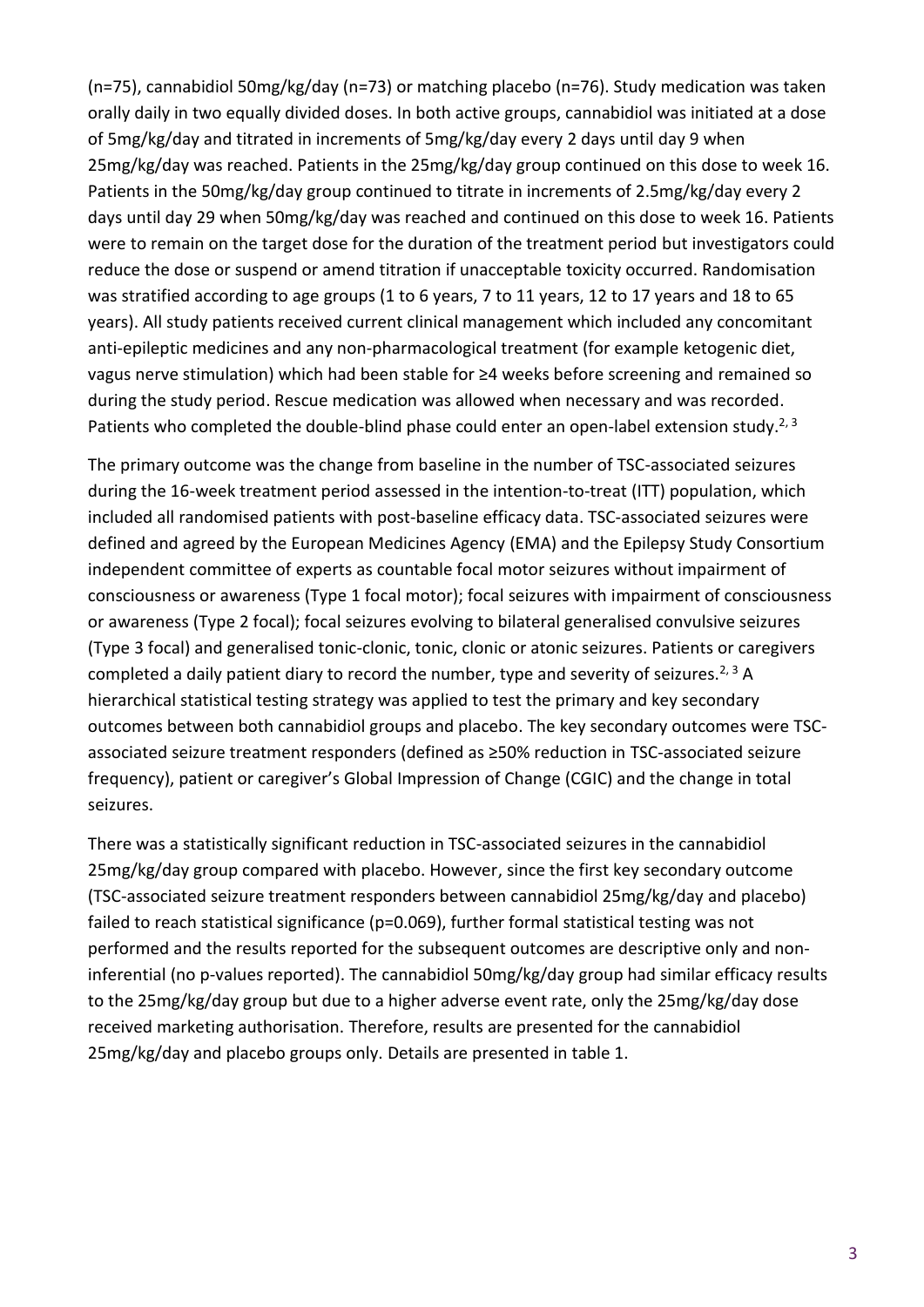|                                                   | <b>Cannabidiol</b><br>25mg/kg/day | Placebo<br>$(n=76)$ |
|---------------------------------------------------|-----------------------------------|---------------------|
|                                                   | (n=75)                            |                     |
| TSC-associated seizures during 28-day             | 56.0                              | 54.1                |
| baseline period                                   |                                   |                     |
| Percentage change in TSC-associated               | 49%                               | 27%                 |
| seizures during the treatment period              |                                   |                     |
|                                                   |                                   |                     |
| Percentage reduction versus placebo (95%          | 30% (14% to 43%)                  |                     |
| CI)                                               | p=0.0009                          |                     |
| Patients with ≥50% reduction in TSC-              | 36%                               | 22%                 |
| associated seizures from baseline                 | (27/75)                           | (17/76)             |
|                                                   |                                   |                     |
| Odds ratio versus placebo (95% CI), p-value       |                                   | 1.95 (0.95 to 4.00) |
|                                                   | p=0.069                           |                     |
| Patient or caregiver global impression of         | 69%                               | 39%                 |
| change score as improved                          | (48/70)                           | (30/76)             |
| Odds ratio versus placebo (95% CI)                | 2.25 (1.24 to 4.07)               |                     |
| Total seizure frequency (in 28 days) at           | 56.0                              | 56.5                |
| baseline, median                                  |                                   |                     |
| Total seizure frequency (in 28 days) during       | 32.96                             | 44.03               |
| treatment period, median                          |                                   |                     |
| Change in total seizures                          | 48%                               | 27%                 |
|                                                   |                                   |                     |
| $0.71$ (0.58 to 0.87)<br>Treatment ratio (95% CI) |                                   |                     |
|                                                   |                                   |                     |

**Table 1: Results for the primary and key secondary outcomes of the GWPCARE6 study**

TSC=tuberous sclerosis complex; CI=confidence interval

Additional secondary outcomes favoured cannabidiol over placebo. These included the percentage of patients with ≥75% and 100% reduction in TSC-associated seizures from baseline which was achieved by 16% versus 0% and 1.3% versus 0% in the cannabidiol 25mg/kg/day and placebo groups respectively; change from baseline in TSC-associated seizure-free days reported as LS mean per 28 days was 6.23 versus 3.41 respectively.

Health Related Quality of Life (HRQoL) was assessed using Quality of Life in Childhood Epilepsy (QOLCE) for patients aged 2 to 18 years and the Quality of Life in Epilepsy (QOLIE) for patients aged ≥19 years. For both tools, the overall score ranges from 0 to 100 with, higher scores indicating better quality of life. In younger patients, there was a LS mean change from baseline in QOLCE of 2.9 in the cannabidiol 25mg/kg/day group (n=35) versus 2.4 in the placebo group (n=38); difference 0.5 (95% CI: -4.7 to 5.6). In adult patients, there was a LS mean change from baseline in QOLIE of -1.2 in the cannabidiol 25mg/kg/day group (n=10) versus 1.7 in the placebo group (n=10); difference -2.9 (95% CI: -16.8 to 10.9).<sup>2, 4</sup>

Patients who completed GWPCARE6 could enter an open-label extension study including an initial 2-week blinded transition to cannabidiol 25mg/kg/day and a 3-week titration period to optimise the dose up to a maximum of 50mg/kg/day (which is higher than the recommended dose) for a maintenance period of up to 2 years. The extension study primarily assessed safety but there were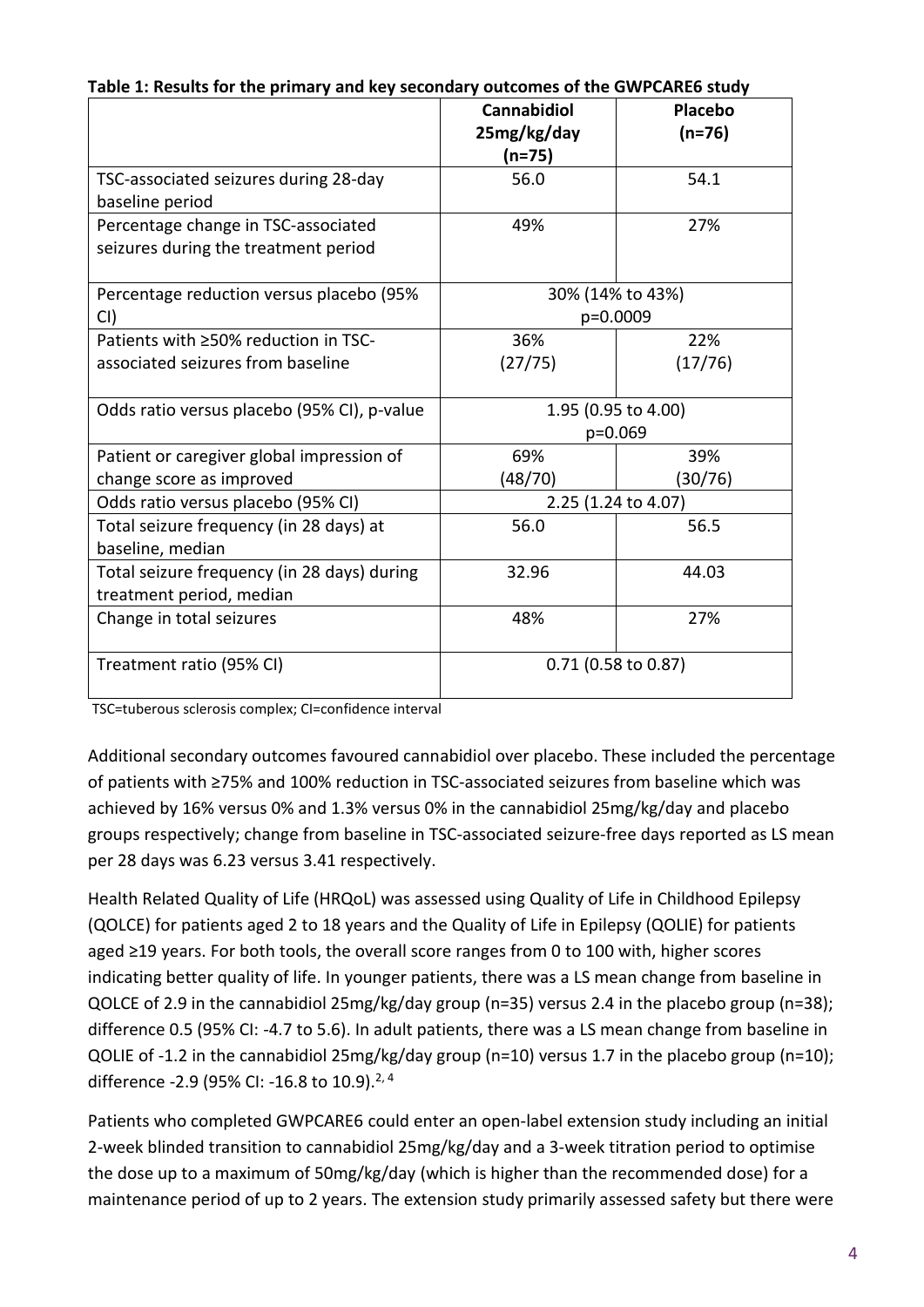a number of secondary outcomes on efficacy. Available results from the open-label extension are after a median treatment time of 267 days (range 18 to 910) and the mean modal dose was 27mg/kg/day. Interim analysis after 48 weeks found that, when measured in 12-week windows over 48 weeks, the median reductions in seizure frequency were 54% to 68%. A ≥50% reduction in seizure frequency was achieved by 53% to 61% of patients and 6% to 11% were seizure-free.<sup>5, 6</sup>

### Summary of evidence on comparative safety

In the GWPCARE6 study at the end of the 16-week treatment period, a treatment-emergent adverse event was reported by 93% (70/75) of cannabidiol 25mg/kg/day patients and 95% (72/76) of placebo patients and these were considered treatment-related in 69% and 52% respectively. In the cannabidiol 25mg/kg/day and placebo groups respectively, patients with a reported serious adverse event were 21% versus 2.6%, and patients discontinuing therapy due to an adverse event was 11% versus 2.6%. $2,3$ 

The most frequently reported treatment-emergent adverse events of any grade in the cannabidiol 25mg/kg/day versus placebo groups respectively were: diarrhoea (31% versus 25%), decreased appetite (20% versus 12%), pyrexia (19% versus 7.9%), vomiting (17% versus 9.2%), increased gamma glutamyl transferase (16% versus 0%), nasopharyngitis (15% versus 16%), somnolence (13% versus 9.2%), increased alanine aminotransferase (12% versus 0%), increased aspartate aminotransferase (11% versus 0%), constipation (11% versus 7.9%), cough (11% versus 6.6%), upper respiratory tract infection (9.3% versus 13%). Increased levels of liver enzymes were the most frequently reported serious adverse events.

The number of concomitant anti-epileptic medicines taken by a patient affected the safety profile of cannabidiol; patients receiving more than four concomitant anti-epileptic medicines had a higher incidence of serious treatment-emergent adverse events and adverse events leading to discontinuation, as well as with somnolence-related adverse events. In addition, adverse events of somnolence, rash and pneumonia were reported in more patients taking cannabidiol 25mg/kg/day with clobazam compared to cannabidiol alone.<sup>2, 3</sup>

The summary of product characteristics notes that each mL of cannabidiol oral solution contains 79mg of ethanol. This is equivalent to 10% v/v anhydrous ethanol, that is up to 691.3mg ethanol/ per maximal single cannabidiol dose (12.5mg/kg) for an adult weighing 70kg (9.9mg ethanol/kg). For an adult weighing 70kg, this is equivalent to 17mL of beer, or 7mL of wine per dose.<sup>1</sup>

# Summary of clinical effectiveness issues

Tuberous sclerosis complex (TSC) is a rare, chronic, genetic disorder and epileptic seizures are the most common neurological feature affecting 90% of patients over a lifetime. Many patients experience multiple seizure types, often focal, and although infantile spasms are often the first and may resolve over time, the frequency and severity of other seizures often increase throughout early childhood and may persist into adulthood. The aim of treatment is to prevent or control seizures which may improve cognitive neurodevelopment and quality of life. Patients with seizures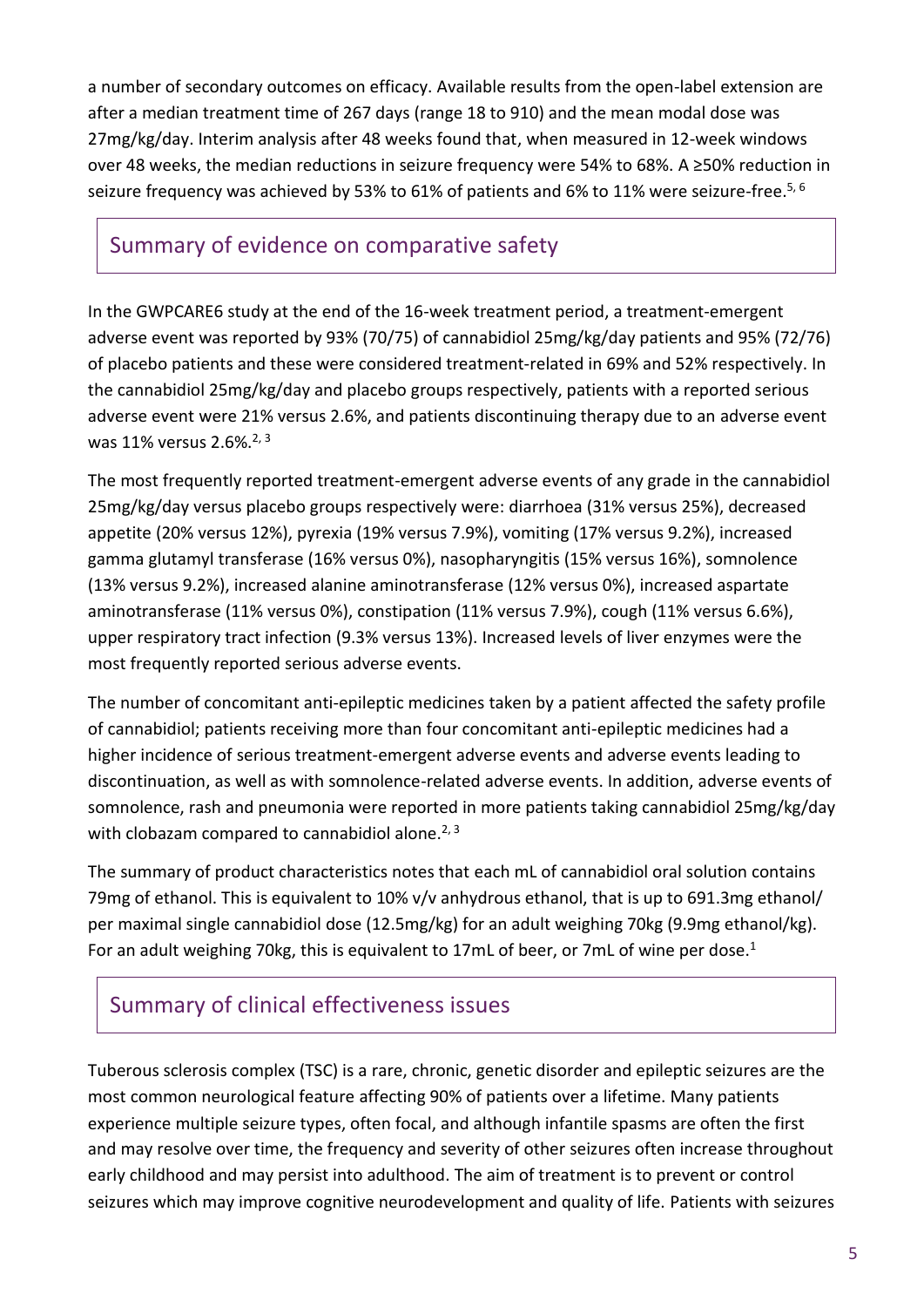associated with TSC are treated with combinations of anti-epileptic medicines with choice dependent on seizure type, patient's age and safety profile of the medicine (including vigabatrin, lamotrigine, levetiracetam, carbamazepine, felbamate, valproate and clobazam) as well as steroids or corticotropin. Nearly two-thirds of patients develop medically intractable epilepsy and sudden unexpected death in epilepsy is one of the most common causes of death. Patients may also receive non-pharmacological management.<sup>2, 7</sup> A dispersible tablet formulation of everolimus is the only other medicine licensed for adjunctive treatment of TSC-associated seizures and is specifically for patients aged 2 years and older with refractory partial onset seizures, with or without secondary generalisation.<sup>8</sup> Everolimus has been accepted for use in NHSScotland. The company suggests that everolimus is considered a last-line treatment and that cannabidiol would be used before it. However, clinical experts consulted by SMC had mixed views and indicated that everolimus may be used earlier in the treatment of focal seizures in some patients. Cannabidiol meets SMC orphan criteria for this indication.

The evidence from GWPCARE6 demonstrated a significant reduction in the primary outcome of TSC-associated seizure frequency in patients treated with cannabidiol (25mg/kg/day) compared with placebo. Although the first key secondary outcome (patients with ≥50% reduction in TSCassociated seizures) did not reach statistical significance, the difference between cannabidiol and placebo was considered supportive by the EMA. The treatment effect was considered to be clinically relevant. $2,3$ 

Controlled treatment was limited to 16 weeks (4-week titration and 12-week maintenance), although there is longer term data available in patients with severe epilepsies. The treatment effect of cannabidiol on longer term outcomes including neurodevelopment problems, learning disabilities, status epilepticus and sudden death are not available. In addition, the longer term adverse effects of cannabidiol on children is unknown. The ethanol content of the oral solution should also be considered for children and high-risk patients.

The cannabidiol dose used in GWPCARE6 is high compared with the recommended dose. In GWPCARE6, patients were randomised to the maximum (25mg/kg/day) or double the maximum recommended dose (50mg/kg/day) regardless of clinical response. Dose titration was also much faster (every 2 days compared with every week). There is a lack of evidence for patients with TSCassociated seizures who received a dose of 10mg/kg/day, however, the treatment effect of the 25mg/kg/day and 50mg/kg/day groups in GWPCARE6 were similar and do not provide an indication of dose-response relationship. There is some evidence of efficacy for cannabidiol 10mg/kg/day from the GWPCARE2 study in patients with Dravet syndrome and the GWPCARE3 study in patients with Lennox-Gastaut syndrome but many patients received cannabidiol in combination with clobazam for these conditions. $1, 2$ 

The treatment effect on the primary outcome was generally consistent across subgroups but was higher in patients also taking clobazam. Due to the pharmacokinetic interaction between clobazam and cannabidiol, it would have been preferable to stratify randomisation by clobazam use but this was not fully understood at the start of the study. However, pre-specified subgroup analyses found the reduction in TSC-associated seizures was 61% versus 27% in the cannabidiol 25mg/kg/day (n=17) versus placebo (n=25) groups respectively in the subgroup receiving clobazam (odds ratio 0.53 [95% CI:0.36 to 0.80] or difference 47% [20% to 64%]) compared with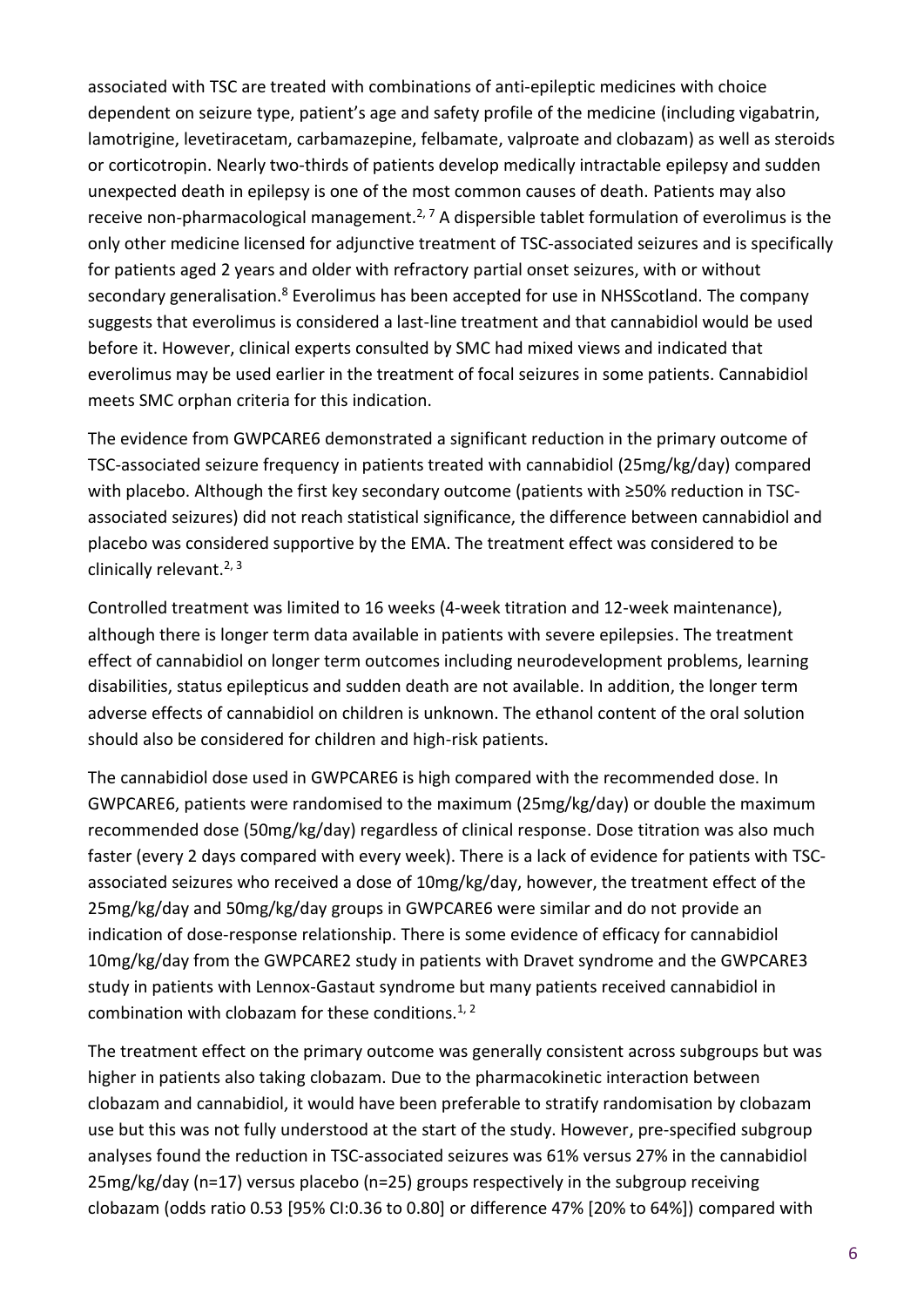44% (n=58) versus 26% (n=51) respectively (odds ratio 0.75 [95% CI:0.59 to 0.96] or difference 25% [3.7% to 41%]) in the subgroup not receiving clobazam. The treatment effect was considered significant and relevant regardless of concomitant clobazam use. Therefore, the marketing authorisation for cannabidiol for TSC-associated seizures is for adjunctive use but not specifically with clobazam while for seizures associated with Lennox-Gastaut syndrome or Dravet syndrome, it is in conjunction with clobazam.<sup>1, 2, 4</sup>

The primary outcome was presented as a relative and not absolute treatment effect. There was no information in the absolute change in seizure frequency. There was a higher placebo effect on TSC-associated seizures than expected with a 26.5% reduction from baseline during the 16-week treatment period compared with a 15% reduction anticipated for the power calculation.<sup>2, 3</sup>

Study patients were heavily treated during GWPCARE6 and concomitantly received a median of three (range 0 to 5) anti-epileptics. At baseline, the most commonly used were valproate (45%), vigabatrin (33%), levetiracetam (29%) and clobazam (27%). There were slight differences between the groups in the proportions of patients taking each anti-epileptic and the various combinations is likely to vary between the study and use in clinical practice which may affect the generalisability of study results. In addition during GWPCARE6, only a small proportion of study patients were receiving non-pharmacological treatments (11% used vagus nerve stimulation and 1.3% a ketogenic diet). Use of these additional measures may be higher in clinical practice.<sup>2, 3</sup>

GWPCARE6 enrolled patients aged 1 to 65 years. However, the marketing authorisation is for patients aged 2 years and older due to limited pharmacokinetic, efficacy and safety data in children  $<$ 2 years. $<sup>2</sup>$ </sup>

Study patients in GWPCARE6 were not allowed to receive concomitant everolimus but 9.4% had previously received everolimus.<sup>2, 3</sup> The place in therapy of cannabidiol with respect to everolimus is not clear and may vary in the individual patient depending on seizure type and contraindications to treatment.

The introduction of cannabidiol for TSC-associated seizures would offer an additional add-on treatment to anti-epileptic medicines for patients who are inadequately controlled. The maximum recommended dose of cannabidiol for TSC-associated seizures is higher (25mg/kg/day) than for other indications (20mg/kg/day) where it is used in combination with clobazam.<sup>1</sup>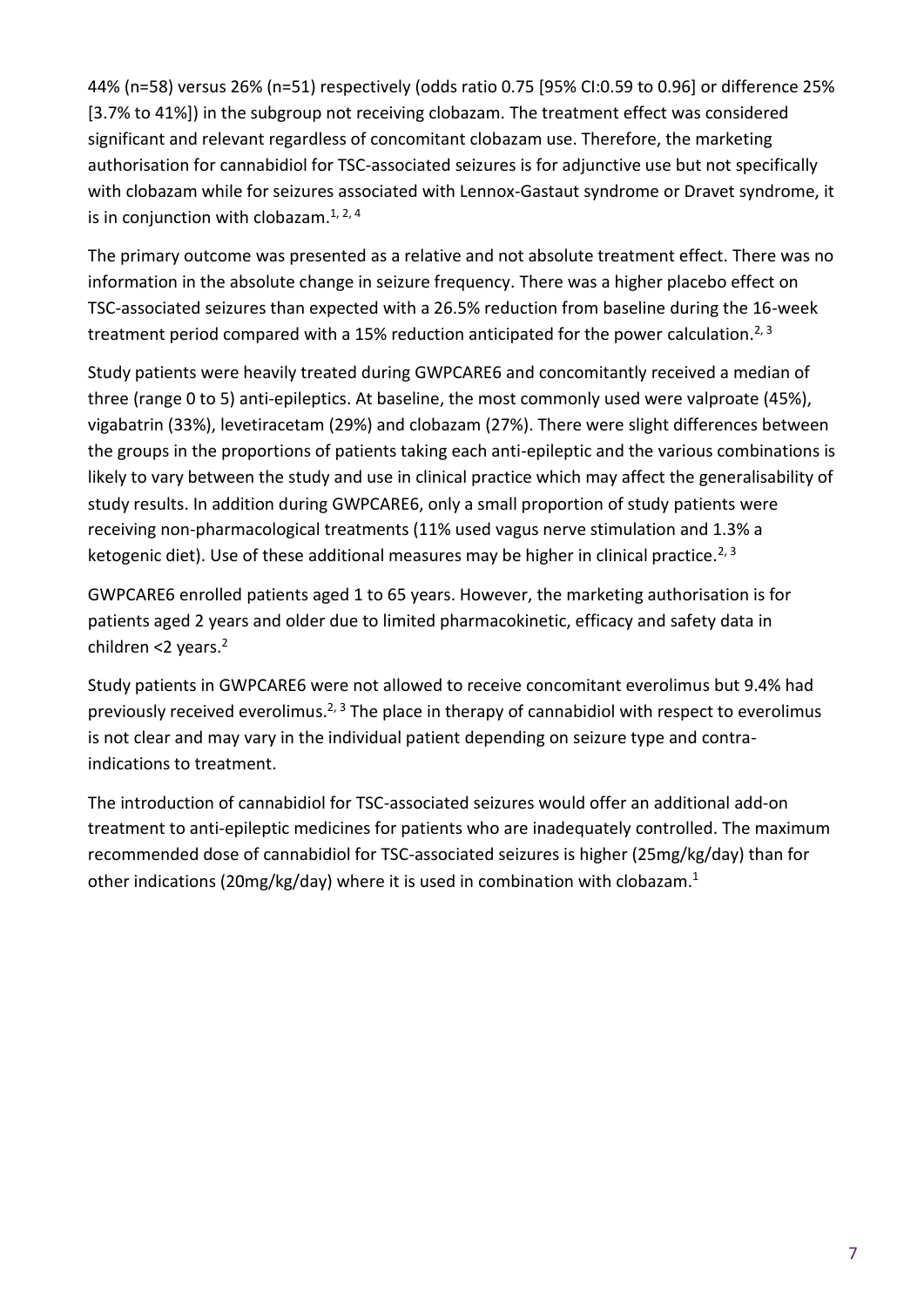A patient and clinician engagement (PACE) meeting with patient group representatives and clinical specialists was held to consider the added value of cannabidiol, as an orphan medicine, in the context of treatments currently available in NHSScotland.

The key points expressed by the group were:

- TSC is a rare and complex, genetic condition and epilepsy is the most common neurological feature, affecting up to 90% of patients. Severe epilepsy can be life threatening and patients often have severe co-morbidities. Patients require round the clock care and so a diagnosis of TSC affects the whole family both physically and mentally.
- More than half of patients with TSC-associated epilepsy do not respond to standard antiepileptic medicines and there is an unmet need for effective alternative treatment options. Cannabidiol would provide an additional therapeutic option that may help to improve seizure control and quality of life.
- In patients who respond to cannabidiol, improved seizure control may have a direct impact on their daily living, including ability to participate in family and social activities, to go to school and to sleep, all of which may substantially improve their well-being and quality of life. Parents also described increased communication, alertness and responsiveness in their children. Parents of children who have fewer seizures on cannabidiol described the improvements as "life-changing".
- Improved seizure control may reduce the complications associated with uncontrolled epilepsy and may reduce the risk of hospitalisation, rescue interventions ad sudden unexpected death in epilepsy (SUDEP).
- Any improvements in seizure control can have a substantial impact on relieving the anxiety, stress and pressure on families of caring for a child with TSC. This may allow family and carers time to sleep better, relax and enjoy time with sibling and the wider family. It may allow them the opportunity to enjoy some social activities with their child, improving the well-being and quality of life of family and carers.

#### **Additional Patient and Carer Involvement**

We received a patient group submission from the Tuberous Sclerosis Association, which is a registered charity. The Tuberous Sclerosis Association has received approximately 1% pharmaceutical company funding in the past two years, including from the submitting company. Representatives from the Tuberous Sclerosis Association participated in the PACE meeting. The key points of their submission have been included in the full PACE statement considered by SMC.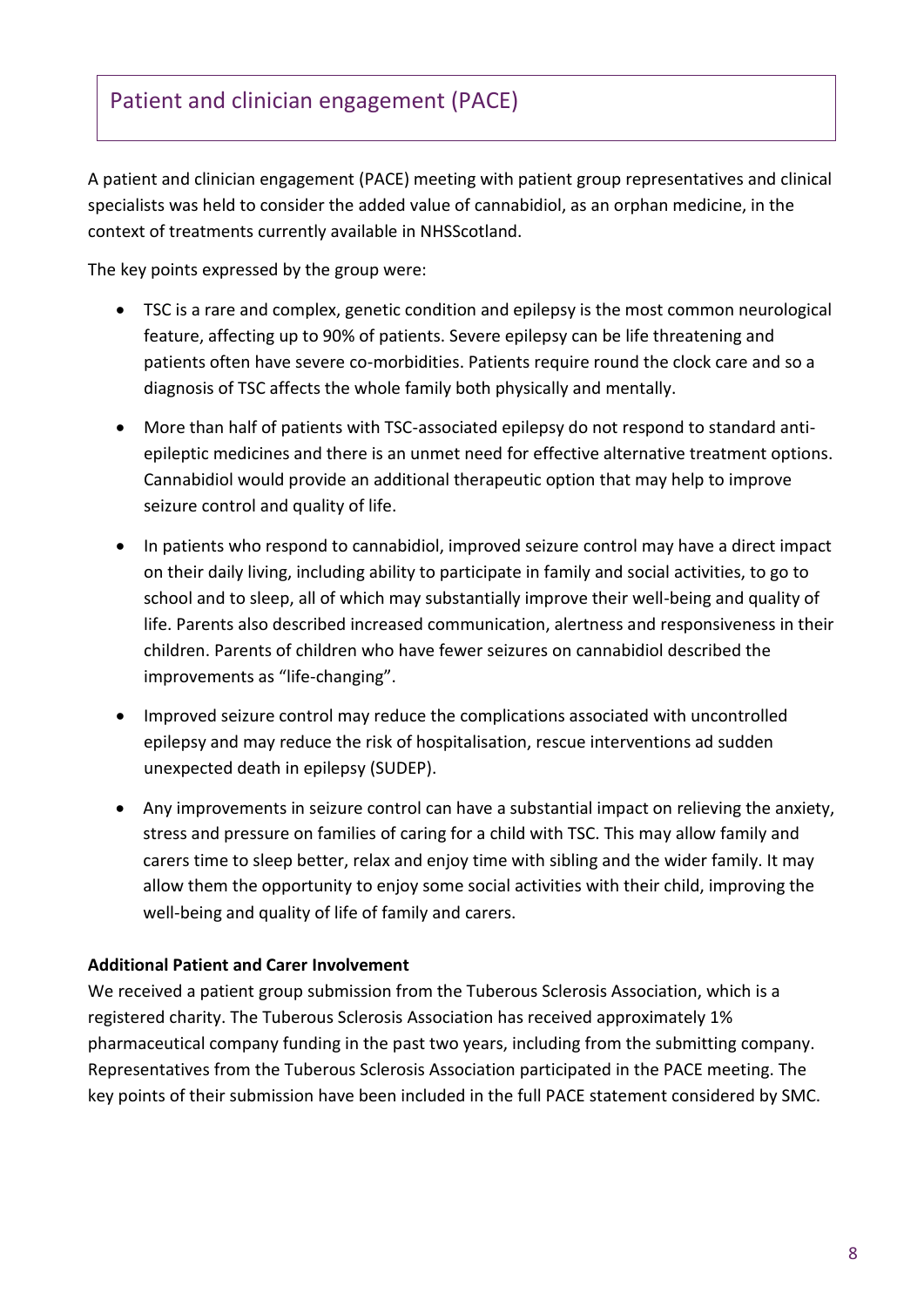### Summary of comparative health economic evidence

The submitting company presented a cost utility analysis comparing cannabidiol and usual care against usual care alone, for the treatment of seizures associated with TSC for patients 2 years of age and older. Usual care consists of a combination of anti-epileptic drugs (AEDs), chosen based on usage across paediatric and adult patients at baseline in the GWPCARE6 study. The company assume that everolimus would be used as a last-line therapy after cannabidiol and therefore excluded it as a comparator in the economic analysis. Ketogenic diet, vagus nerve stimulation and resective surgery are also excluded as they are assumed to be a minimal and established part of the clinical pathway and so would cancel each other out in the incremental analysis.

The analysis uses data from the GWPCARE6 study for treatment effect and is undertaken on the entire patient group 2-65 years and modelled over a lifetime horizon. The perspective of NHS & Personal Social Services Scotland was adopted for costs while patients and 2 caregivers perspective was adopted for outcomes in the original base case. A revised base case reflecting a 'patient only' perspective was provided for consistency with SMC processes but the analysis incorporating carer effects was also considered as a sensitivity analysis.

The economic model is structured as a cohort level regression predicting seizure-free days and seizure frequency using data from the GWPCARE6 study. The model has 3 initial health states: 'alive and on cannabidiol plus usual-care', 'alive and on usual-care' and 'death'. The 'alive' health states are further categorised by seizure frequency on a weekly basis (no seizures, ≤2 per week, >2 ≤7per week, >7 per week) for the purpose of health care resource use, stopping rules and discontinuation. Health states are then further sub-categorized by seizure frequency on a daily basis to calculate HRQoL (seizure- free days, 1 per day, 2 per day, 3-4 per day, ≥5 per day) within each seizure frequency category. The submission proposes the importance of capturing seizurefree days and number of seizures on seizure days separately in TSC. However, in previous epilepsy studies (including previous SMC submissions for similar conditions) a broader approach has been adopted, utilising a Markov model structure and capturing changes in seizure frequency from baseline, i.e. <50% reduction, 50-75% and >75% reduction.

For the purposes of treatment dosages, the trial population is split into four groups: 2-6 years (24%), 7-11 years (25%), 12-17 years (23%), ≥ 18 years (28%). These modelled age groups were aligned to those in GWPCARE6. Baseline age is simulated to increase by 1 year until all patients are aged ≥ 18 years and on adult dosage and services (agreed by a Delphi panel). In the analysis the average cannabidiol dose is 12 mg/kg/day reflecting that, across the cohort of patients, there is a spectrum of doses ranging from < 10 mg/kg/day to the maximum of 25 mg/kg/day.

Treatment effect data were taken from GWPCARE6, over the 16 week study period. While the primary endpoint was reduction in seizure frequency compared to baseline, data for the economic analysis was taken from secondary analyses on (i) seizure frequency and (ii) seizure-free days, both of which showed non-significant trends. The analysis examines the impact of treatment on focal seizures with impairment of awareness and generalized seizures, excluding focal seizures without impairment of awareness, so that resource use and HRQoL associated with each seizure type are included. GWPCARE6 data were used to estimate the proportion of patients who experience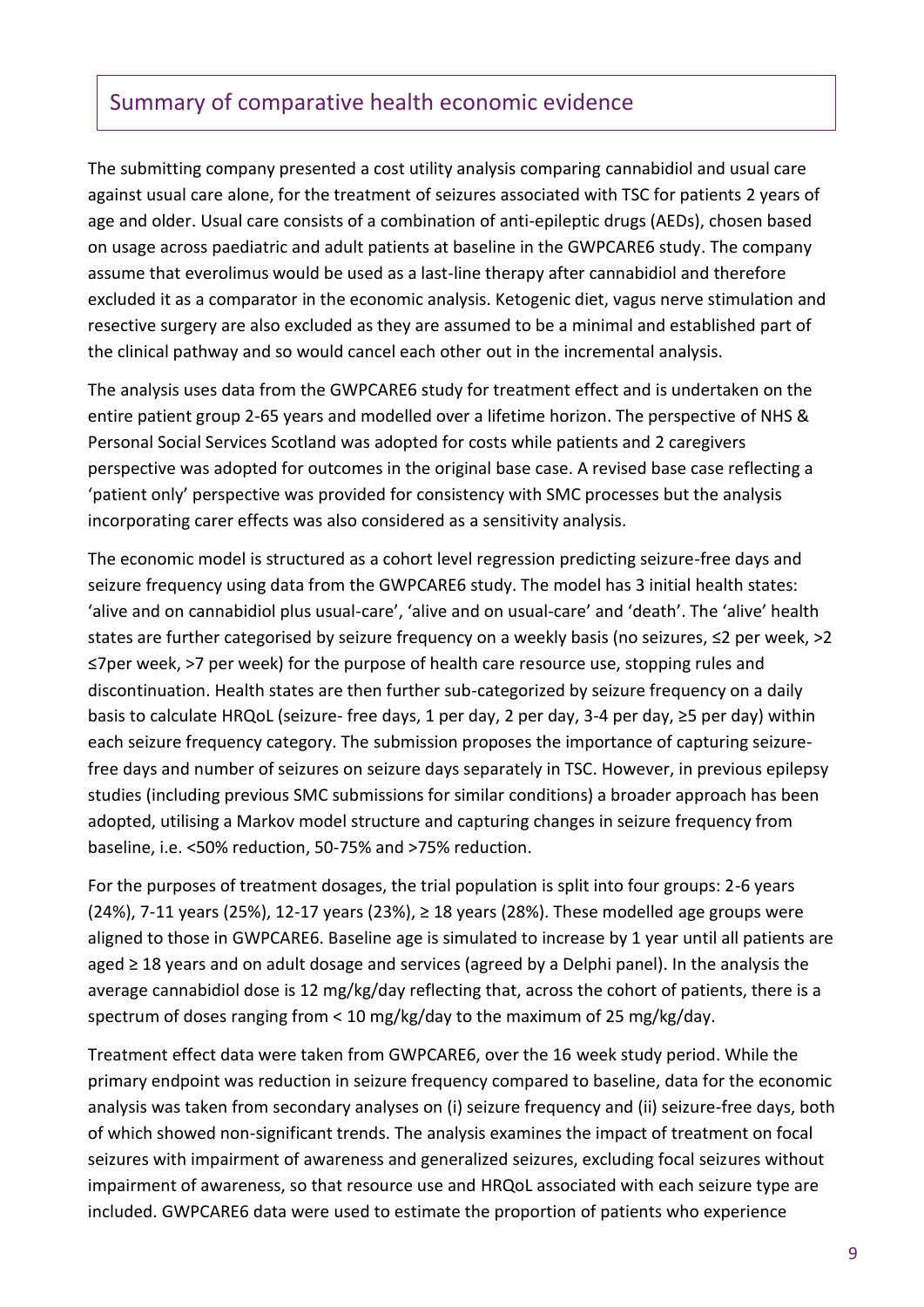generalized seizures only, focal with impairment of awareness seizures only, or a combination of both seizure types per cycle. The base case uses the week 16 data for the distribution of seizure types which is then assumed to be constant over the model time horizon.

Regression models to predict seizure free-days and frequency by seizure type were explored but could not be found, so instead two mixed effects regression models were run to predict seizurefree days and seizure frequency (on days with seizures), for both seizure types (generalized and focal with impairment of awareness), across two models rather than one. A binomial regression was used to predict seizure-free days per 7-day cycle; then a fitted negative binomial model was used to predict the total seizure frequency on the non-seizure-free days per cycle (aligning with the primary endpoint in GWPCARE6). This allowed for the correlation between seizure frequency and seizure-free days to be captured, as seizure frequency is only estimated for the days in each cycle when patients are expected to have seizures (non-seizure-free days). Random effects were incorporated into the regression analyses. The submission notes that as these regression analyses used a subset of the data for seizures, therefore it is likely to be underpowered to detect statistical difference.

In the long term, the analysis assumes that the predicted seizure frequency and associated seizure-free day distributions at week 16 are maintained for the full model lifetime horizon.

A substantial placebo response was observed in the GWPCARE6 study, as has been observed in previous epilepsy studies. The base case model assumed that this was eliminated in the usual care arm 6 months post trial.

Discontinuation of cannabidiol due to adverse events (AEs) was based on the first 16 cycles/weeks from GWPCARE6 and was applied equally across all health states. After this time, the model applies discontinuation rates based on the open label extension (OLE) study data up to 24 months, with rates varying by seizure category. A longer-term discontinuation rate beyond the OLE was applied for the full lifetime analysis (rate of 0.77%); this is the same value as used in the previous submissions for cannabidiol in Dravet syndrome and Lennox-Gastaut syndrome. A stopping rule was also applied for non-responders - if the seizure frequency has not decreased by at least 30% from baseline at each 6 month interval up to 24 months. In the base case analysis, 7.6% of cannabidiol patients will receive everolimus following treatment discontinuation and in the placebo plus usual-care arm 7.6% will receive everolimus at 2 years after the trial period.

Excess mortality due to TSC is applied equally to both treatment arms and is sourced from published literature. TSC-associated epilepsy causes significant morbidity in the form of TSCassociated neuropsychiatric disorders (TAND). Therefore, the impact of early mitigation of TAND symptoms associated with a reduction in seizure frequency due to treatment with cannabidiol is modelled. There was no evidence from GWPCARE6 so clinical expert opinion in a two- round Delphi panel was sought to derive 6 key areas of impact (intellectual disability, ASD, ADHD, anxiety disorders, and development and behavioural issues) and utility values were derived from various literature reporting costs and utility values for each of these areas.

The health-related quality of life data collected in the GWPCARE6 study (QOLCE and QOLIE) found no significant difference between study arms. Mapping algorithms exist for mapping from QOLIE-31P to EQ5D; however, evidence shows these are not well aligned for mapping.<sup>9</sup> The approach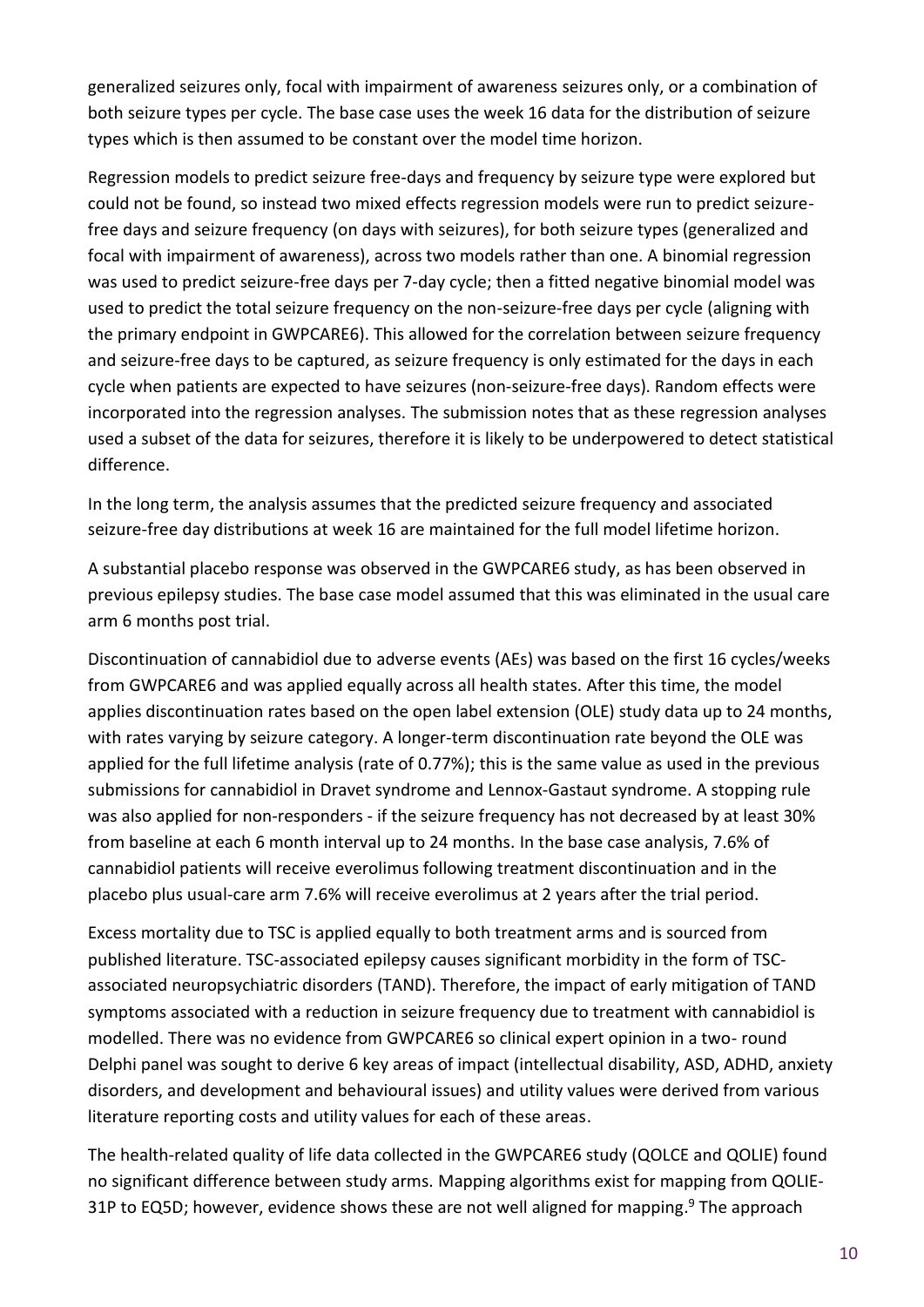taken to generating utility values was development of vignettes for patients and carers followed by direct measurement from the UK general population to elicit utility values via a time trade-off (TTO) study. Alternative utility values for patients are identified from the literature and explored in scenario analyses. Carer values are applied as disutilities. The utility values elicited from the vignettes and TTO study for the carers appear to be very low for the multiple seizure per day categories.

All adverse events classified as severe and considered to be treatment-related occurring during the 16-week GWPCARE6 treatment period were included in the analysis. A disutility value for AEs was derived from the literature for epilepsy treatment-related side effects and assumed that this value would be similar across AEs.

The costs in the model include medication (cannabidiol and AEDs), healthcare visits, residential care, subsequent treatment with everolimus, monitoring costs, management of AEs and TAND management. Resource use data was not collected in GWPCARE6 and a systematic literature review identified few papers to inform the analysis, therefore a two-round Delphi panel study was undertaken to elicit the key resource use items.

A Patient Access Scheme (PAS) was submitted by the company and assessed by the Patient Access Scheme Assessment Group (PASAG) as acceptable for implementation in NHS Scotland. Under the PAS, a discount was offered on the list price.

The base case results with PAS for the preferred base case (patient only perspective) and original company base case (patient and 2 care givers perspective) are shown in table 2

|  |  | Table 2: Base case results with PAS |  |
|--|--|-------------------------------------|--|
|  |  |                                     |  |

|                                                     | ICER - £/QALY (SMC base case,<br>patient only perspective) | <b>ICER - £/QALY (Company base</b><br>case, patient and 2 carer<br>perspective) |
|-----------------------------------------------------|------------------------------------------------------------|---------------------------------------------------------------------------------|
| Cannabidiol + usual care<br>versus usual care alone | 22,930                                                     | 10,074                                                                          |

ICER: incremental cost effectiveness ratio; QALY: Quality adjusted life years

Table 3 presents key sensitivity analyses with PAS for the preferred base case (patient only perspective) and original company base case (patient and 2 care givers perspective).

#### **Table 3: Selected sensitivity and scenario analyses results: with PAS**

|    | Selected scenario analyses - with PAS                                   | <b>SMC</b> base case<br>(patient only)<br><b>ICER (£/QALY)</b> | <b>Company base</b><br>case (2 caregivers)<br><b>ICER (£/QALY)</b> |
|----|-------------------------------------------------------------------------|----------------------------------------------------------------|--------------------------------------------------------------------|
| 0  | Base case                                                               | 22,930                                                         | 10,074                                                             |
|    | Placebo effect maintained both arms                                     | 53,166                                                         | 23,958                                                             |
| 1a | Placebo effect lost in both arms at 6 months following the<br>trial end | 40.987                                                         | 18,436                                                             |
| 2  | Societal perspective (social and educational costs)                     | Dominant                                                       | Dominant                                                           |
| 3  | Patient utility: Vergeer et al. 2019 (HUI-3)                            | 32,540                                                         | 11,576                                                             |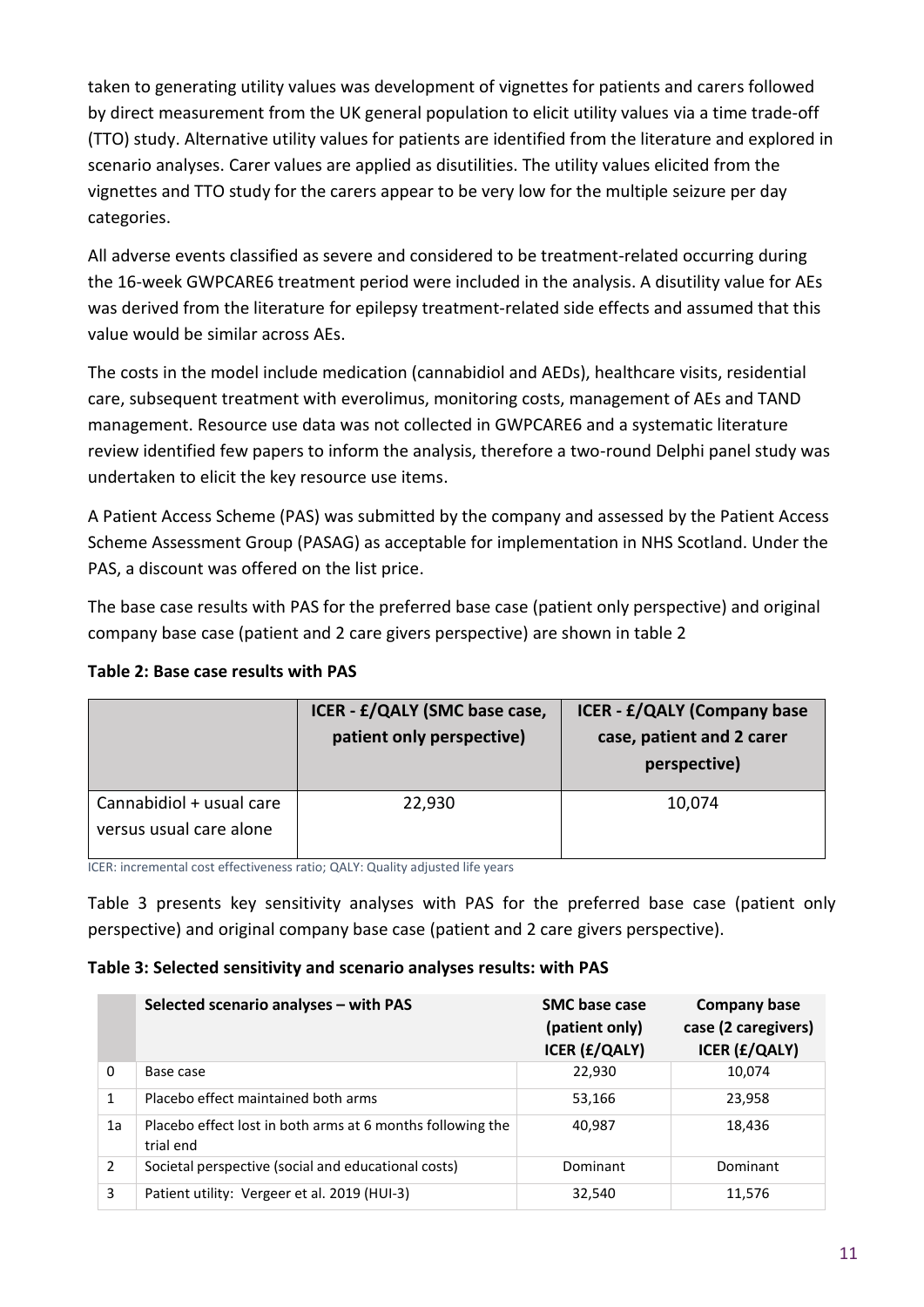| 4              | Utility values from Verdian et al. 2008                                                                                                                                                                                                        | 39,961            | 12,395           |
|----------------|------------------------------------------------------------------------------------------------------------------------------------------------------------------------------------------------------------------------------------------------|-------------------|------------------|
| 5              | Requested: Falling treatment effect over time.<br>Provided: discontinuing patients benefit lag 16<br>cycles                                                                                                                                    | 27,431            | 12,052           |
| 6              | Requested: Reduced treatment effect for lower dosage.                                                                                                                                                                                          |                   |                  |
|                | Provided: Increased cost for dosage 15mg/kg/day                                                                                                                                                                                                | 37,655            | 16,543           |
|                | Provided: Increased cost for dosage 17.5mg/kg/day                                                                                                                                                                                              | 49,925            | 21,934           |
| $\overline{7}$ | Requested: Falling treatment effect & dosage                                                                                                                                                                                                   |                   |                  |
|                | Provided: discontinuing lag & cost 15mg/kg/day                                                                                                                                                                                                 | 43,280            | 19,015           |
|                | Provided: discontinuing lag & cost 17.5mg/kg/day                                                                                                                                                                                               | 56,487            | 24,818           |
| 8              | Disutility for only 1 caregiver                                                                                                                                                                                                                | 13,999            | 13,999           |
| 9              | Cost for dosage of 25mg/kg/day                                                                                                                                                                                                                 | 86,735            | 38,107           |
| 10a            | Combined 1 & 5<br>Placebo effect maintained both arm: discontinuing lag &<br>cost 12mg/kg/day                                                                                                                                                  | 60,313            | 27,178           |
| 10             | Requested: combined 1, 5 & 6<br>Provided: Placebo effect maintained both arm:<br>discontinuing lag & cost 15mg/kg/day<br>Provided: Placebo effect maintained both arm<br>discontinuing lag & cost 17.5mg/kg/day                                | 85,481<br>106,455 | 38,520<br>47,971 |
| 11             | Requested: combined 1, 5, 6 & 8<br>Provided: Placebo effect maintained both arm:<br>discontinuing lag & cost 15mg/kg/day + 1 caregiver<br>Provided: Placebo effect maintained both arm<br>discontinuing lag & cost 17.5mg/kg/day + 1 caregiver | 53,108<br>66,138  | N/A<br>N/A       |

One way sensitivity analyses were undertaken, varying the upper and lower bounds of deterministic values. These included exploring the sensitivity of stopping rules, number of caregivers, utility values applied to seizure-free patients, and response rates estimating the proportion of patients who benefit from a reduction in TAND symptoms. None had a large impact on the ICER. An array of scenario analyses were undertaken, most of which were insensitive on the ICER. The most influential were scenarios regarding the placebo effect. If the placebo effect is not adjusted for, the ICER increase substantially, as shown in table 3, scenario 1.

There were a number of weaknesses associated with the analysis:

 The average dose in economic analysis is 12mg/kg/day, this impacts on costs only, i.e. the treatment effect from GWPCARE6 at 25mg/kg/day is assumed to apply to much lower doses. Additional scenario analyses were requested to explore lower treatment effects for the lower dosage, however, the company maintain there is little evidence of a dosing effect with cannabidiol, so instead they conducted a scenario where the cost of cannabidiol was increased according to higher mean dosages of 15mg/kg/day and 17.5mg/kg/day. This increases the ICER, doubling it from the company base case (table 3 scenario 6). This does not account for any treatment effect uncertainty related to lower doses and there remains a lack of evidence for patients with TSC-associated seizures who receive a dose of 10mg/kg/day. Although there is support for this dosing in patients in LGS and Dravet Syndrome, those patients were also treated with clobazam, which increases cannabidiol levels.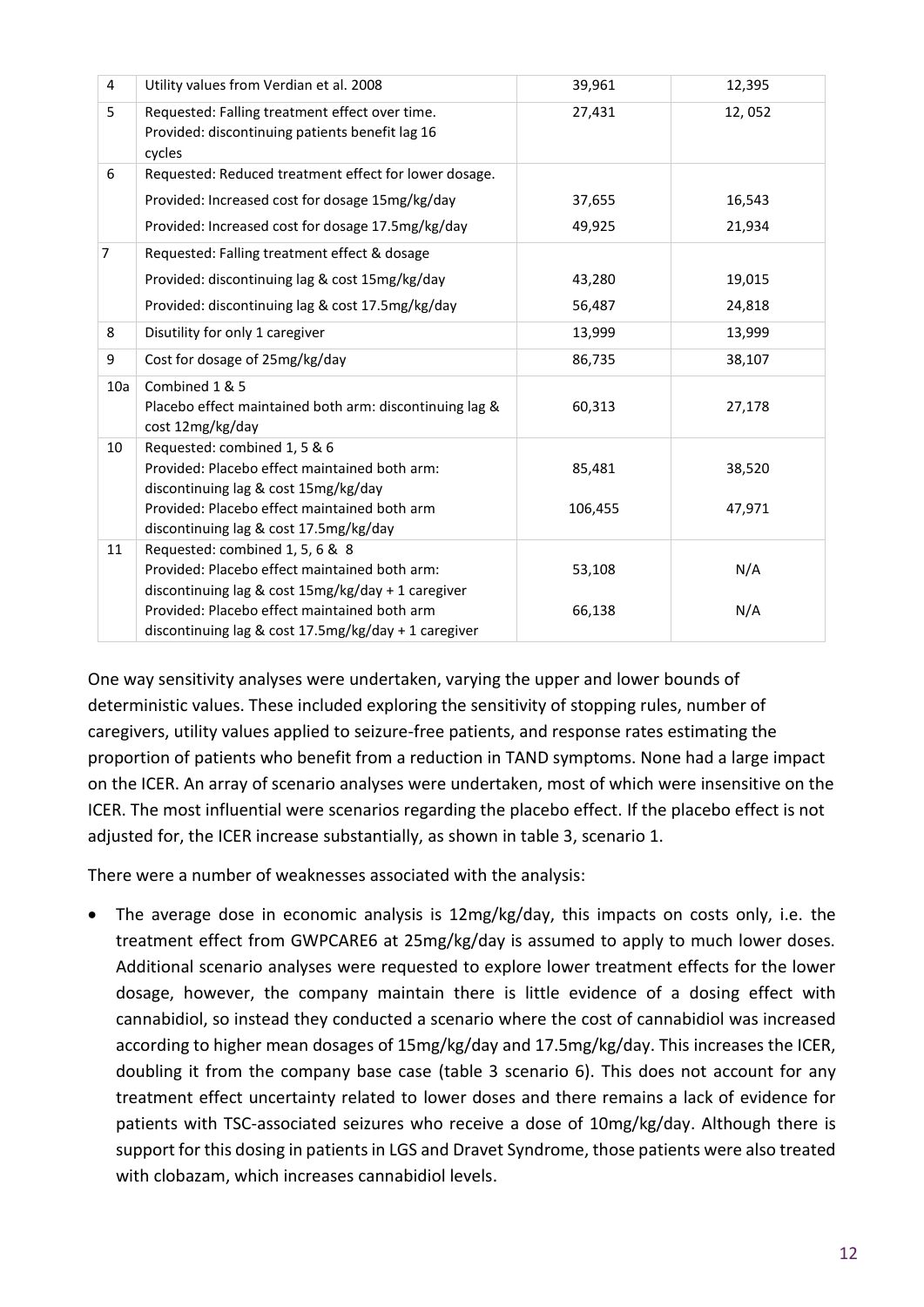- The base case analysis assumes that the placebo effect is eliminated 6 months post the trial in the usual care arm. No convincing rationale for this was presented. Two previous SMC submissions for cannabidiol (for Dravet syndrome and LGS) do not make this adjustment. SMC clinical experts suggest a placebo effect may persist. If the placebo effect is not adjusted for, the ICER has a substantial increase (table 3 scenario 1, 1a).
- The HRQoL data collected in the GWPCARE6 study (QOLCE and QOLIE) found no significant difference between arms, and the alternative methods described above were used in the economic model to predict substantial gains in QALYs, for both patients and carers, with the carer quality of life aspect comprising more than half of the overall QALY gain for cannabidiol. The impact on carers was acknowledged and while the method used to elicit utility values for this submission is more rigorous than the methods originally used in the previous SMC submissions for cannabidiol in LGS and Dravet Syndrome, there were concerns about the magnitude of the carer quality of life from the inclusion of multiple carers.
- There was a mixed response from clinical experts regarding appropriate comparator. Everolimus could be considered a direct comparator for cannabidiol in a susbset of patients with TSC, or may be given prior to cannabidiol. Ketogenic diet, vagus nerve stimulation and resective surgery could be considered earlier for some TSC patients, so could be offered prior to cannabidiol for some patients, or form part of a relevant comparator treatment. The company were informed of the clinical experts mixed responses, and maintain that cannabidiol would be offered prior to everolimus in the Scottish setting. The place in therapy of cannabidiol is not clear and may vary in the individual patient depending on seizure type and contra-indications to treatment.
- The treatment effect for the economic analysis is taken from the secondary analyses on (i) seizure frequency and (ii) seizure- free days, both of which showed non- significant trends.
- The treatment effect from GWPCARE6 is limited to 16 week follow-up. The analysis assumes that the predicted seizure frequency and associated seizure-free day distribution at week 16 were maintained for the full model lifetime horizon. In reality the effectiveness of cannabidiol could diminish over time, as with other AEDs. A scenario to explore a falling treatment effect over time was requested, but the company maintain there is no clinical evidence to suggest that treatment effect could fall over time so did not undertake the requested analyses. Instead an alternative scenario was undertaken, where patients who discontinue cannabidiol are treated for 16 cycles (weeks) prior to this incurring treatment costs but no benefits. This had a small increasing effect on the ICER (table 3, scenario 5).
- The submission stresses the importance of capturing seizure-free days and number of seizures on seizure days separately in TSC, and is the basis for the approaches taken towards modelling (regression analysis as opposed to a Markov model) and the justification for direct utility value elicitation rather than using previously published values. While it was acknowledged that the regression analysis wasn't in itself an incorrect approach, previous SMC submissions for similar conditions (Dravet syndrome and LGS) used a cohort-level Markov model. A broader approach -as previously taken- may have been able to capture the benefit of reduced seizure frequency yet aligned more closely with existing studies and the evidence base from GWPCARE6.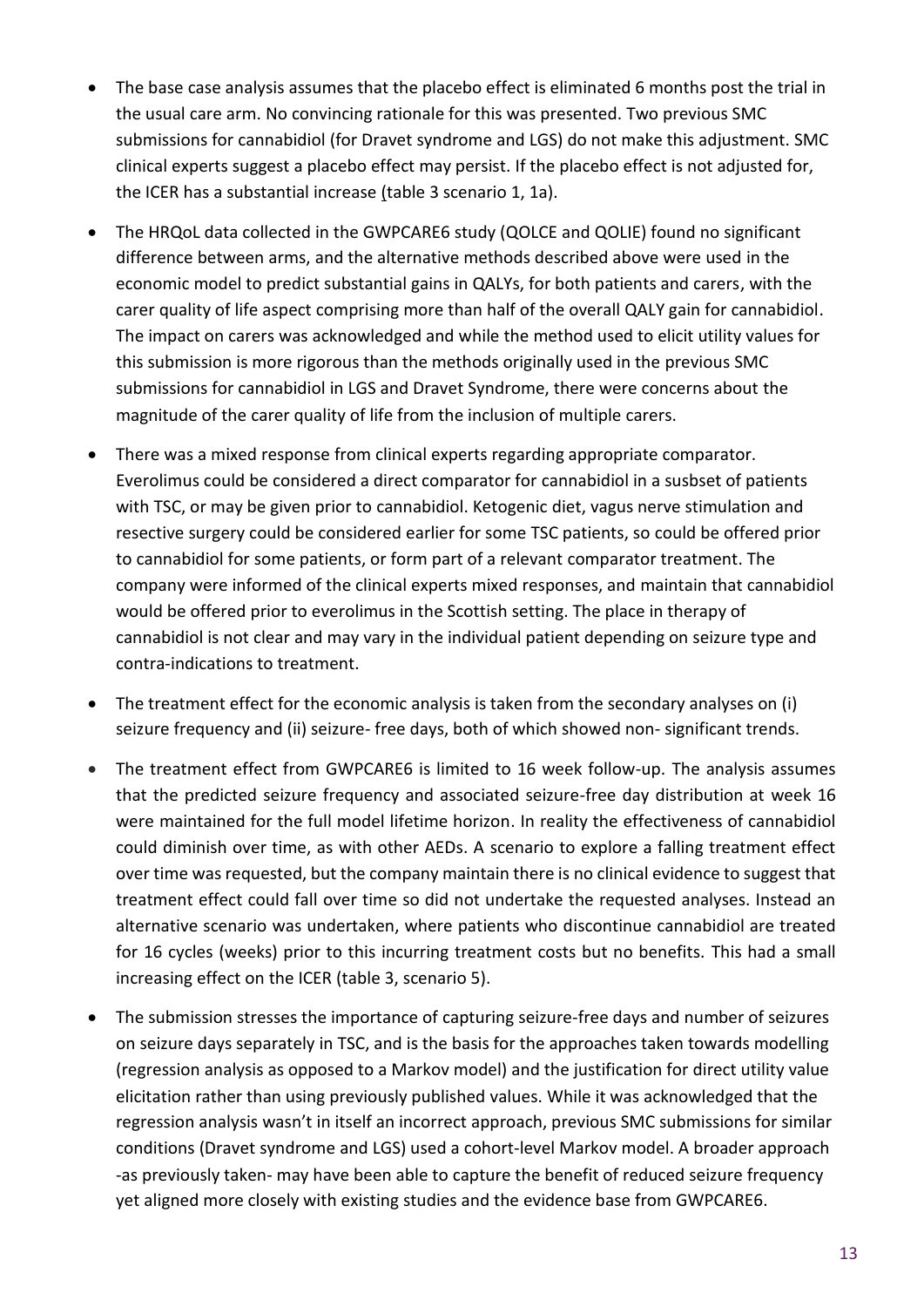The Committee considered the benefits of cannabidiol in the context of the SMC decision modifiers that can be applied when encountering high cost-effectiveness ratios and agreed that as cannabidiol is an orphan medicine, SMC can accept greater uncertainty in the economic case.

After considering all the available evidence and the output from the PACE process, the Committee accepted cannabidiol for use in NHSScotland.

#### *Other data were also assessed but remain confidential.\**

## Additional information: guidelines and protocols

Scottish Intercollegiate Guidelines Network (SIGN) published guidelines for the diagnosis and management of epilepsy in adults (SIGN 143) in 2015 and updated in 2018 but these do not specifically mention patients with seizures associated with TSC. The SIGN guideline on epilepsy in children has recently been updated and published (SIGN 159, May 2021). This includes a section on tuberous sclerosis and recommends that everolimus could be considered as an adjunctive treatment for children (age 2 years and older) with refractory seizures associated with tuberous sclerosis complex, when other treatments have failed. It notes that children prescribed everolimus should be closely monitored for adverse events.<sup>10, 11</sup>

The National Institute for Health and Care Excellence (NICE) published clinical guideline 137: epilepsies: diagnosis and management in January 2012 and this was updated in May 2021. This does not specifically mention patients with seizures associated with TSC. However, for infants with infantile spasms, this recommends offering vigabatrin as first-line treatment to infants with infantile spasms due to tuberous sclerosis. If vigabatrin is ineffective, offer a steroid (prednisolone or tetracosactide). Carefully consider the risk–benefit ratio when using vigabatrin or steroids.<sup>12</sup>

UK consensus guidelines for management and surveillance of Tuberous Sclerosis Complex were published in 2019. These guidelines include a section on epilepsy which recommends vigabatrin as first-line therapy for epileptic spasms in infancy with hormonal therapies (oral prednisolone or ACTH) should be used if treatment with vigabatrin is unsuccessful. Anticonvulsant therapy of other seizure types in TSC should generally follow the principles used in other epilepsies. Everolimus should be offered, if possible, to individuals with treatment resistant focal seizures. Epilepsy surgery should be considered for medically refractory TSC patients, but special consideration should be given to children at younger ages experiencing neurological regression. Epilepsy surgery must be performed at designated epilepsy surgery centres in the UK.<sup>13</sup>

The European clinical guidelines developed at the TSC Consensus Meeting for SEGA and Epilepsy Management were published in 2012 and updated in 2018. This provides the following general treatment recommendations for patients with focal seizures:

• First line: vigabatrin for focal seizures before the age of 1 year. Other anti-epileptic medicines that enhance gamma-aminobutyric acid (GABA)ergic inhibition (e.g. topiramate and carbamazepine) after the age of 1 year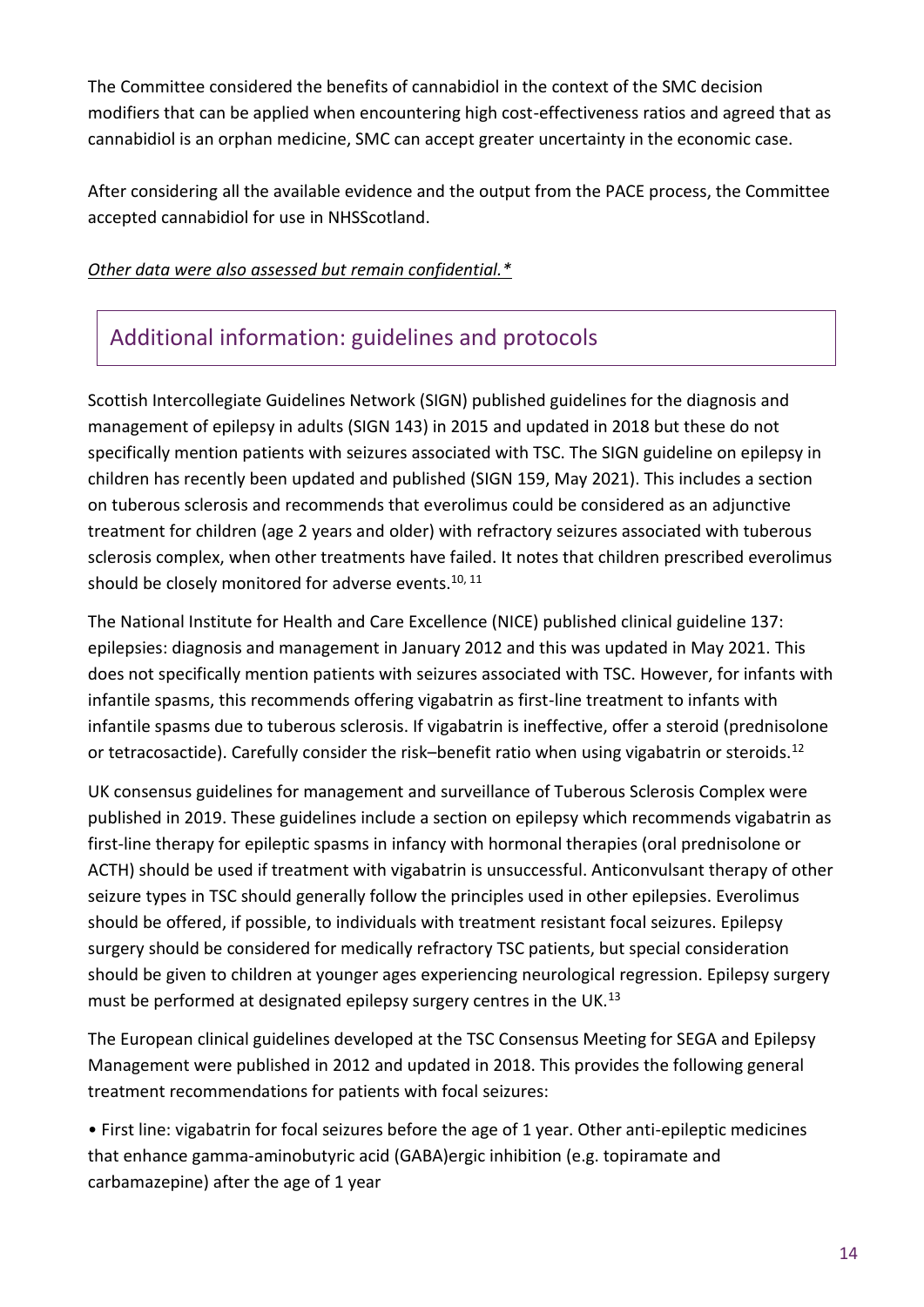• Second line: surgery – usually restricted to those with focal stereotypical seizures and a single EEG focus and is contraindicated in the case of multiple seizure types

• Third line: ketogenic diet, VNS, other anti-epileptic medicines used in focal seizures.<sup>14</sup>

These guidelines predate the availability of cannabidiol for the treatment of seizures associated with TSC.



Current management with antiepileptic medicines, with or without everolimus and nonpharmacological treatments.

# Additional information: list price of medicine under review

| <b>Medicine</b> | Dose Regimen                                                       | Cost per year $(f)$         |
|-----------------|--------------------------------------------------------------------|-----------------------------|
|                 | Cannabidiol oral solution $\mid$ 5 to 12.5mg/kg orally twice daily | 3,714 to 46,426 $\parallel$ |

*Costs from MIMS online on 29 September 2021. Costs calculated based on a body weight ranging from 12kg to 60kg. Costs do not take patient access schemes into consideration.*

# Additional information: budget impact

The submitting company estimated there would be 19 patients estimated to receive treatment in year 1 and 52 patients in year 5.

SMC is unable to publish the with PAS budget impact due to commercial in confidence issues. A budget impact template is provided in confidence to NHS health boards to enable them to estimate the predicted budget with the PAS.

*Other data were also assessed but remain confidential.\**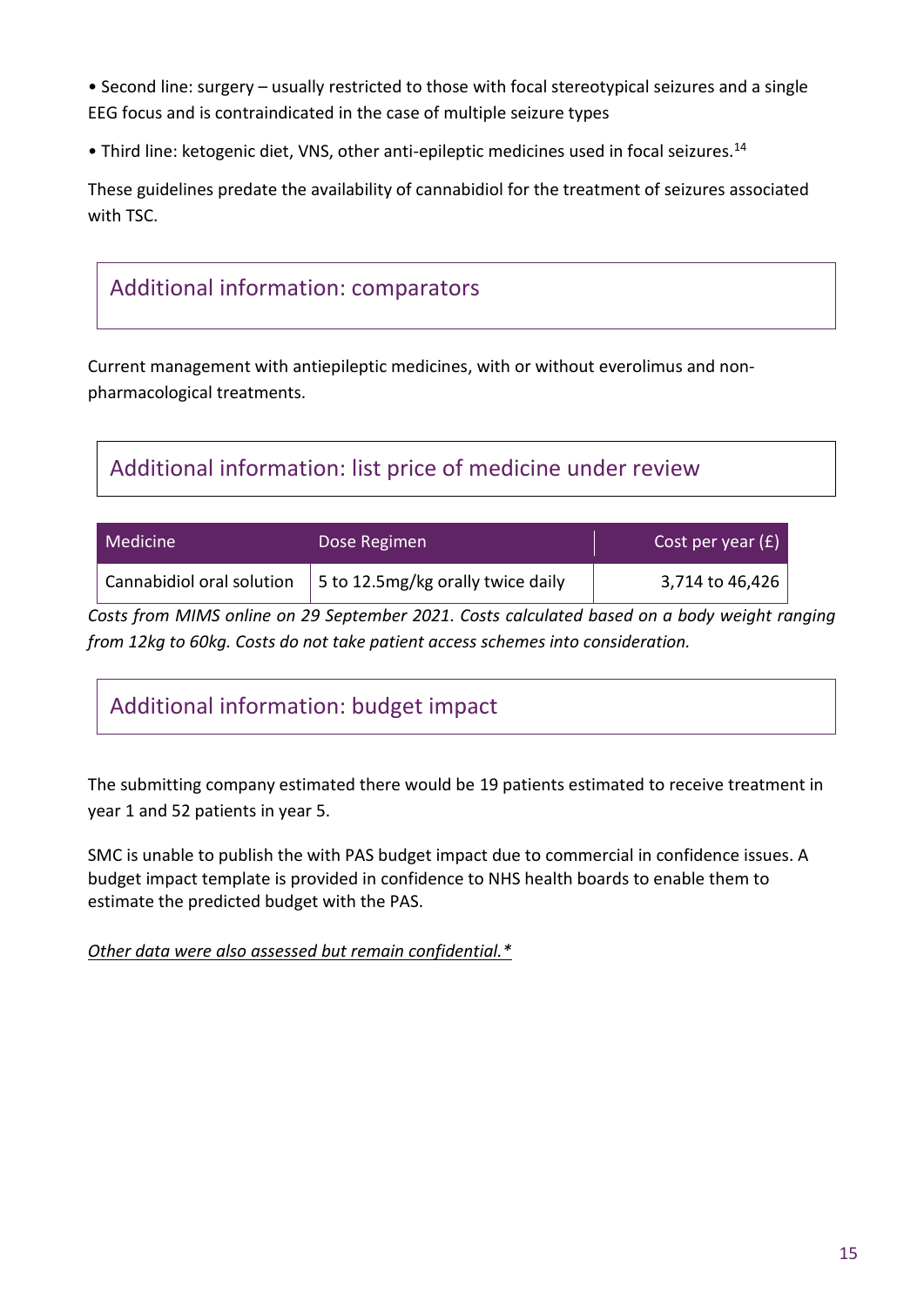#### References

1. GW Pharma Ltd. Cannabidiol 100mg/mL oral solutaion (Epidyolex®), summary of product characteristics. Electronic Medicines Compendium [www.medicines.org.uk](file:///C:/Users/moiram/Documents/Cannabidiol/Peer%20review/www.medicines.org.uk) Last updated 17 August 2021.

2. European Medicines Agency (EMA). European Public Assessment Report. Cannabidiol (Epidyolex®). 25/02/2021, EMEA H-C-004675-II-0005. . [www.ema.europa.eu](file://///hisldata03/share/SMC/Subs/2021/cannabidiol%20(Epidyolex)%20TSC%20with%20PAS%202402/NDC%20RECOMMENDATION/www.ema.europa.eu) 2021.

3. Thiele EA, Bebin EM, Bhathal H, Jansen FE, Kotulska K, Lawson JA*, et al.* Add-on Cannabidiol Treatment for Drug-Resistant Seizures in Tuberous Sclerosis Complex: A Placebo-Controlled Randomized Clinical Trial. JAMA Neurology. 2021;78(3):285-92.

4. Thiele EA, Bebin EM, Bhathal H, Jansen FE, Kotulska K et al. Add-on Cannabidiol Treatment for Drug-Resistant Seizures in Tuberous Sclerosis Complex. A Placebo-Controlled Randomized Clinical Trial. Supplementaty appendix. JAMA Neurol 2021.

5. Clinical Trials. A Randomized Controlled Trial of Cannabidiol (GWP42003-P, CBD) for Seizures in Tuberous Sclerosis Complex (GWPCARE6). 2020 [cited 10 Jun 2021]; Available from: [https://www.clinicaltrials.gov/ct2/show/NCT02544763.](https://www.clinicaltrials.gov/ct2/show/NCT02544763)

6. Thiele E, Bebin EM, Filloux F, Kwan P, Loftus R, Sahebkar F*, et al.* Long-term Safety and Efficacy of Cannabidiol (CBD) for the Treatment of Seizures in Patients with Tuberous Sclerosis Complex (TSC) in an Open-label Extension (OLE) Trial (GWPCARE6)(677). Neurology. 2020;94.

7. BMJ Best Practice. Tuberous Sclerosis Complex - treatment algorithm 2021 [cited 10 Jun 2021]; Available from: [https://bestpractice-bmj-com.knowledge.idm.oclc.org/topics/en](https://bestpractice-bmj-com.knowledge.idm.oclc.org/topics/en-gb/673/pdf/673/Tuberous%20sclerosis%20complex.pdf)[gb/673/pdf/673/Tuberous%20sclerosis%20complex.pdf.](https://bestpractice-bmj-com.knowledge.idm.oclc.org/topics/en-gb/673/pdf/673/Tuberous%20sclerosis%20complex.pdf)

8. Novartis Pharmaceuticals Uk Ltd. Everolimus 1mg, 2mg, 3mg and 5mg dispersible tablets (Votubia®), summary of product characteristics. Electronic Medicines Compendium [www.medicines.ork.uk](http://www.medicines.ork.uk/) Last updated 21 October 2021.

9. Wijnen BF, Mosweu I, Majoie MH. A comparison of the responsiveness of EQ-5D-5L and the QOLIE-31P and mapping of QOLIE-31P to EQ-5D-5L in epilepsy. . The European Journal of Health Economics. 2018;19:9.

10. Scottish Intercollegiate Guidelines N. SIGN 143: Diagnosis and management of epilepsy in adults. 2015 September 2018 [cited; Available from:

[https://www.sign.ac.uk/media/1079/sign143\\_2018.pdf.](https://www.sign.ac.uk/media/1079/sign143_2018.pdf)

11. Scottish Intercollegiate Guidelines Network (SIGN). Epilepsy in children and young people: investigative procedures and management: A national clinical guideline (SIGN 159), May 2021. Available at: [https://www.sign.ac.uk.](https://www.sign.ac.uk/)

12. National Institute for H, Care E. NICE Clinical guideline [CG137]. Epilepsies: diagnosis and management. 2012 11 February 2020 [cited; Available from:

[https://www.nice.org.uk/guidance/cg137/history.](https://www.nice.org.uk/guidance/cg137/history)

13. Amin S, Kingswood JC, Bolton PF, Elmslie F, Gale DP et al. The UK guidelines for management and surveillance of Tuberous Sclerosis Complex. QJM 2019 Mar; 112:171–182.

14. Curatolo P, Nabbout R, Lagae L, Aronica E, Ferreira JC, Feucht M*, et al.* Management of epilepsy associated with tuberous sclerosis complex: Updated clinical recommendations. European Journal of Paediatric Neurology. 2018;22(5):738-48.

This assessment is based on data submitted by the applicant company up to and including 17 November 2021.

*\*Agreement between the Association of the British Pharmaceutical Industry (ABPI) and the SMC on guidelines for the release of company data into the public domain during a health technology appraisal: [http://www.scottishmedicines.org.uk/About\\_SMC/Policy](http://www.scottishmedicines.org.uk/About_SMC/Policy)*